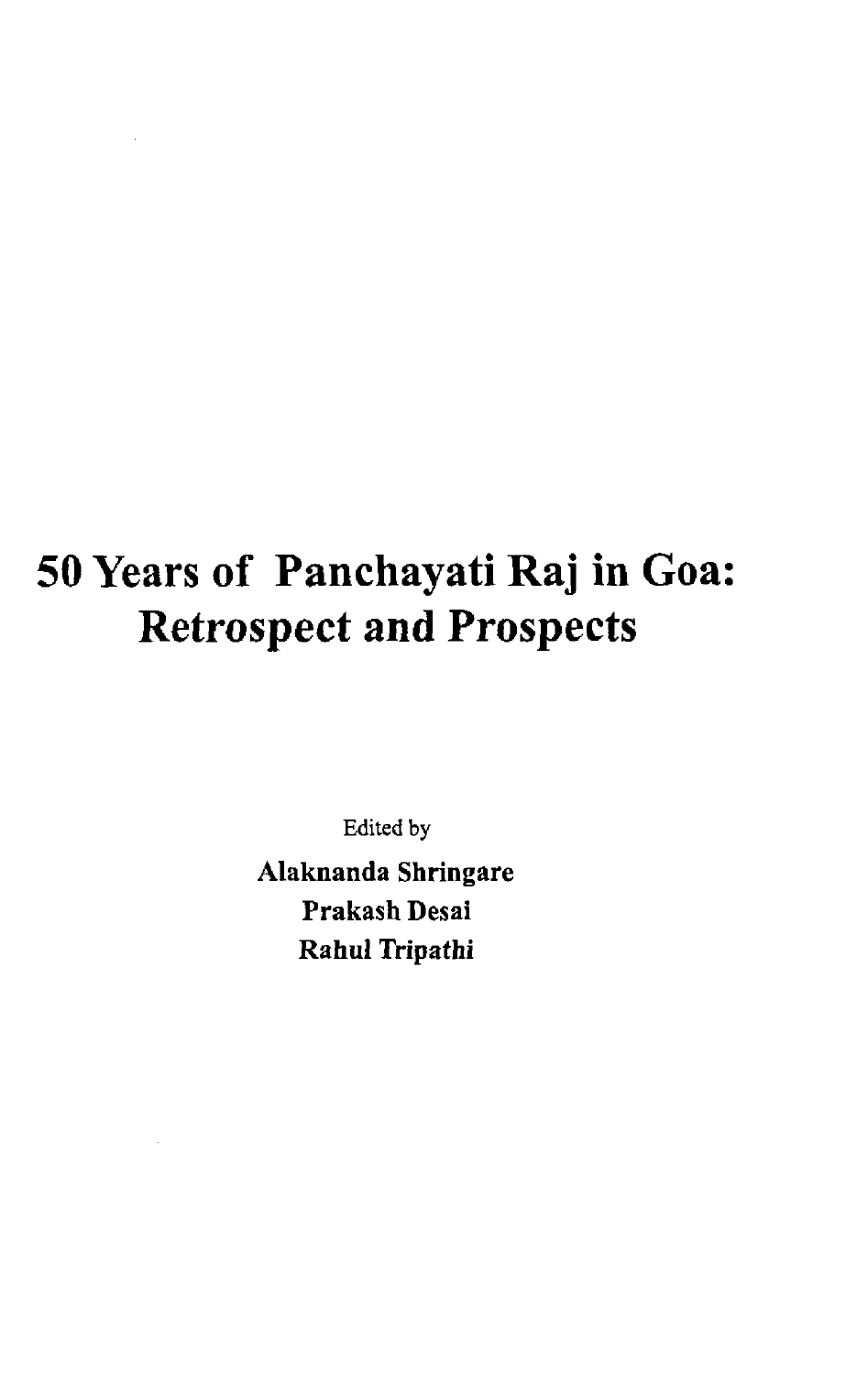#### 50 Years of Panchayati Raj in Goa: Retrospect and Prospects

© AJaknanda Shringare Prakash Desai Rahul Tripathi

First Edition: 2016

#### © Published by



#### SIGNATURE STORE:

1<sup>st</sup> Floor, Ashirwad Bldg., Near Caculo Island, 18<sup>th</sup> June Road, Panjim-Goa. Tel: 2420677, 6647037, 6647038, Fax: 6647038 Email: *[bbcbooks@rediffmail.com](mailto:bbcbooks@rediffmail.com) [info@booksingoa.com](mailto:info@booksingoa.com)* Website: *[www.booksingoa.com](http://www.booksingoa.com)*

#### CANDOLIM:

Landscape Holiday Unit, Ground Floor, Near Dr. Dukles Hospital & Research Centre, Aguada Fort Road, Candolim-Goa. Tel: 6519777, (M) 9860030339

#### DUBAI:

1 Shop No.38 B, Jumaira Plaza, Jumaira Beach Road, Dubai. 1 Madina Mall, Shop 29-A, First Floor, Qusais 4, Dubai. P.O. Box: 211373, Tel: +971 527338555, +971 556001252 Website: *[www.booksindubai](http://www.booksindubai)* E-mail: *[info@booksindubai.com](mailto:info@booksindubai.com)*

All rights reserved. No part of this publication may be reproduced, stored in a retrieval system, or transmitted, in any form or by any means, electronic, mechanical, photocopying, recording or otherwise, without the prior permission of the author or publisher.

ISBN NO.: 978-93-84298-52-4

Price: ₹495/-

Printed by Rama Harmalkar 9326102225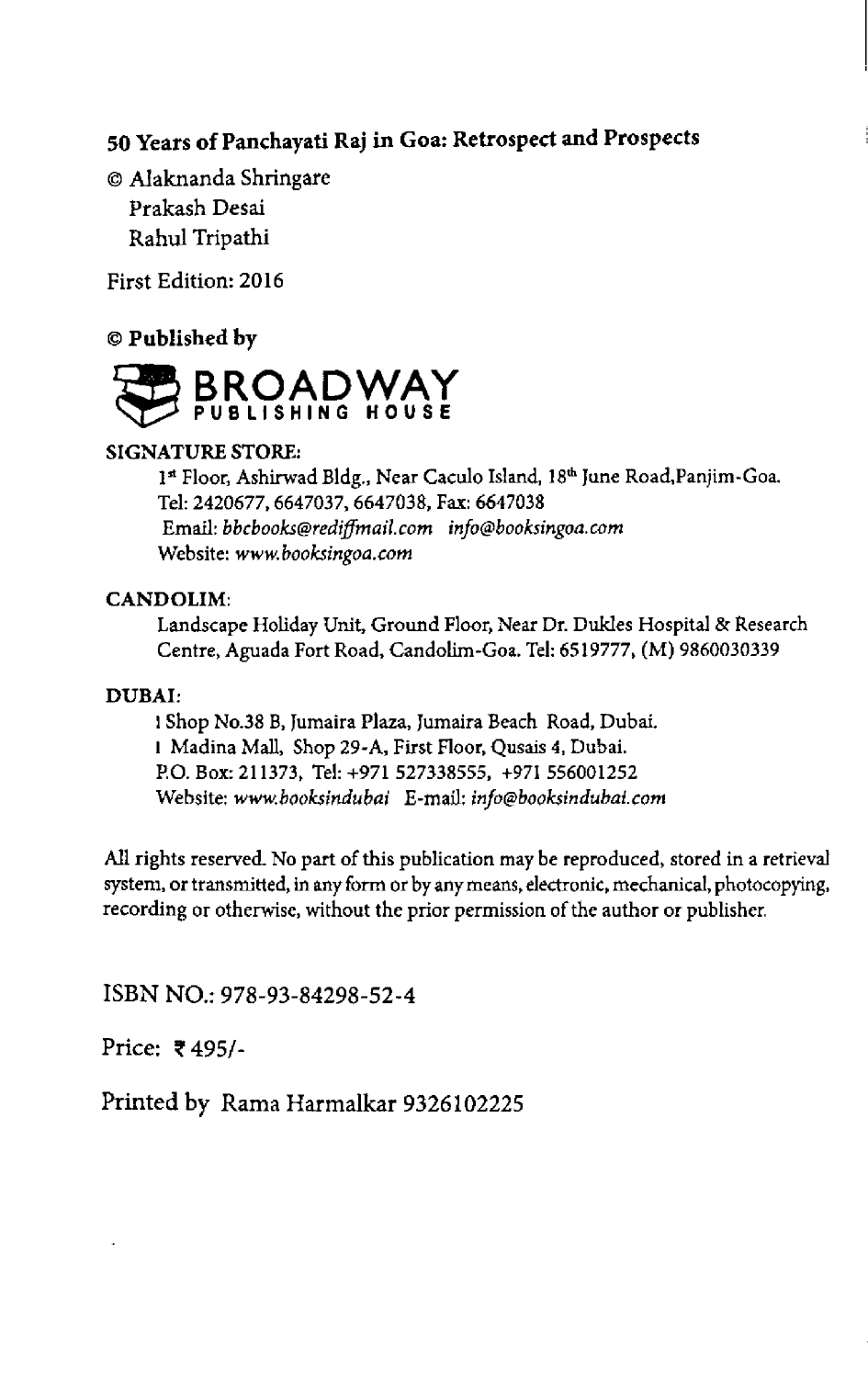## **CHAPTER - 2**

# **Perspectives on Self-Governance or Local-Governance in India: From Gandhi to New Social Movements**

#### *Prakash Desai*

*S attention from various thinkers from ancient India to modern elf-governance or local -governance is an idea that received India. The very presence of continuous discussion on it makes it an important idea in the realm of Indian political thought. It is an important idea but is not without any negative note. However, the very negative note has enhanced its importance than decline. Both negative and positive notes are required to understand it as a new hope in the demagogic incarnations of democracy in India*

#### Introduction:

The discussion on governance is not new in India. It is there in the works of ancient Indian thinkers and has been revived in the works of modern Indian political thinkers. Mohan Das Gandhi, apart from his other political ideas, is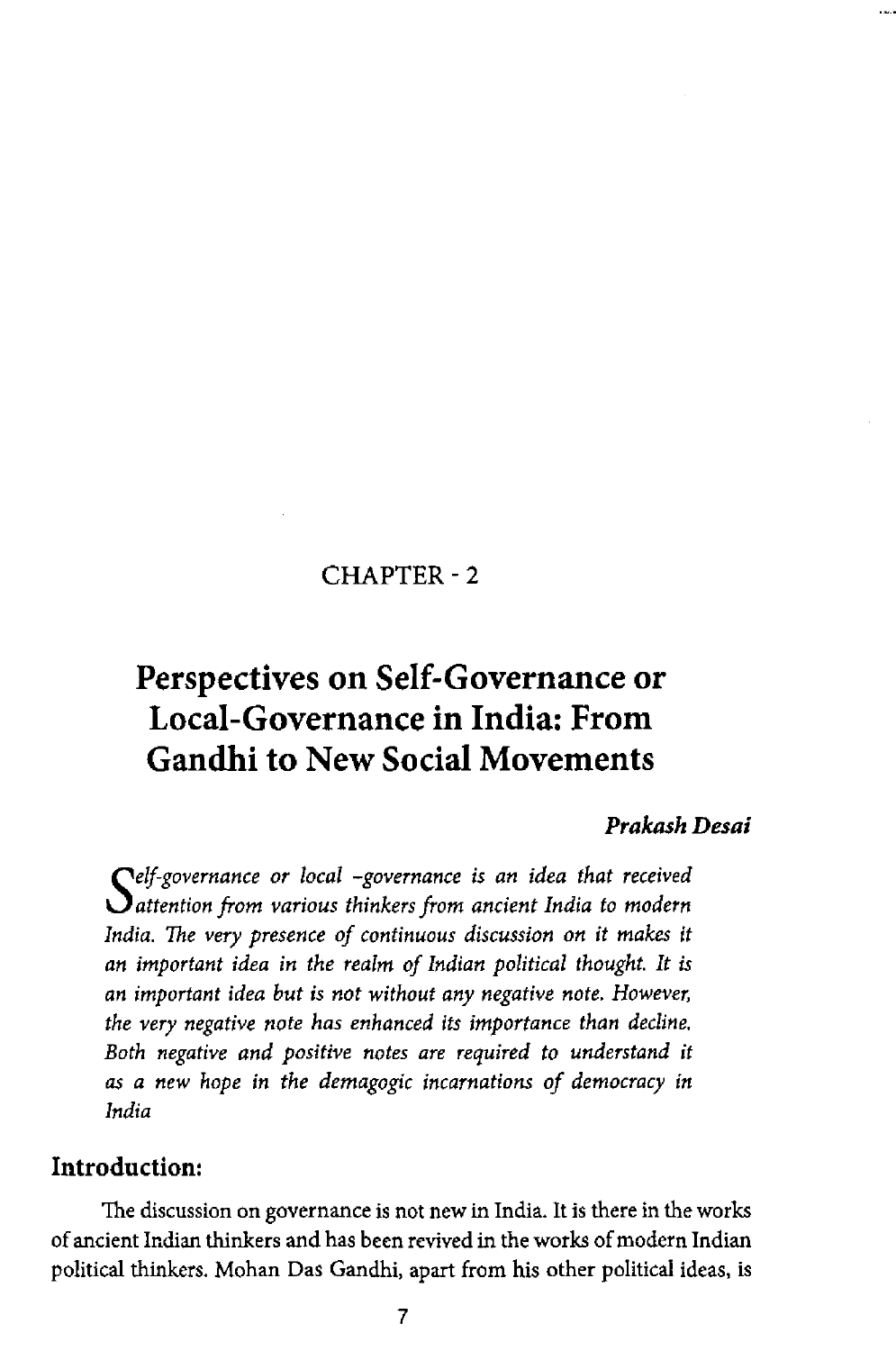better known for his ideas on local governance. He found the village to be the basic unit of governance in India. Like Gandhi, other modern thinkers, like Jayaprakash Narayan and Ram Manohar Lohia gave greater importance to the village as the basic unit of governance. The new element that became part of the discussion on governance in modern India was influenced by modern western ideas (Narain, 1961:297-298).

The western influence almost created divisions among thinkers who dealt with governance. Some thinkers like Nehru and Ambedkar had apprehensions about the village as a unit of governance. They looked mostly for modern ideas to be the guiding principles of governance whereas Gandhi and Gandhians found certain ancient ideas and practices more conducive in the matter of governance. The idea of the village has been discussed by all these aforementioned thinkers of modern India. They invoked village

in many different contexts. Despite disagreements and differences in their ideological orientations or political agenda, the 'village' remained a core category through which most of them conceptualised or thought of the 'traditional' Indian social life. However, unlike the colonial administrators, the nationalist leadership did not see the village simply as the constituting 'basic unit' of Indian civilisation. For most of them, village represented 'the real' India, the nation that needed to be recovered, liberated and transformed. Even when they celebrated village life, they did not lose sight of the actual state of affairs marked by scarcity and ignorance (Jodhka, 2002:3343).

This paper tries to know how the idea of self-governance has been understood by the modern Indian political thinkers. It explores what are the differences between them on the question of village as a unit of governance. The other question dealt with in this paper pertains to how the new social movements are carrying forward the ideas of self-governance as narrated by the modern Indian political thinkers and to what extent they differ from them.

# Historical Legacy of Self-governance in India:

It would be necessary to have glance on the kind of local governance that was there in India's past to know the ideas of governance in modern India and on what basis they came to the fore.

The concept of local self government is not new to our country and there is mention of community assemblies in the Vedic texts. Around 600 B.C.,the territory north of the river Ganga comprising modern day north Bihar and eastern U.P. was under the suzerainty of small republics called Janapadas among which Lichhavis were the most powerful. In these Janapadas, the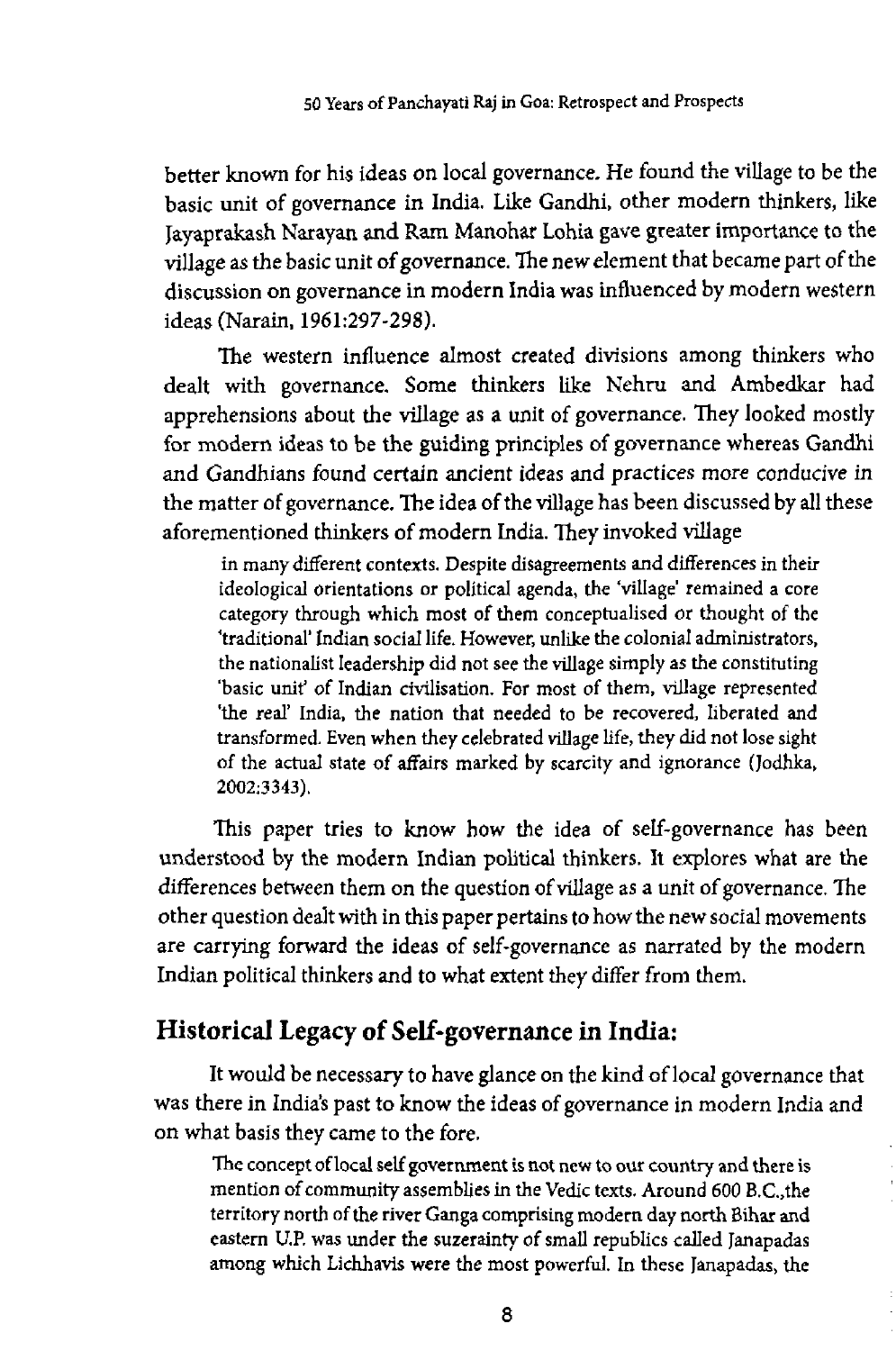affairs of the State were conducted by an assembly consisting of local chieftains, (Government of India, 2007:2).

Such local governance was present in the post-Mauryan times as well and 'there existed republics of Malavas and the Kshudrakas where decisions were taken by "sabhas" The Greek Ambassador, Megasthenes, who visited the court of Chandragupta Maurya in 303 B.C, described the City Council which governed Pataliputra - comprising six committees with 30 members' (Ibid).The Southern part of India did not lag behind in having similar participatory structures.

In the Chola Kingdoms, the village council, together with its subcommittees and wards, played an important part in administration, arbitrated disputes and managed social affairs. They were also responsible for revenue collection, assessing individual contribution and negotiating the collective assessment with the King's representative. They had virtual ownership of village waste land, with right of sale, and they were active in irrigation, road building and related work. Their transactions, recorded on the walls of village temples, show a vigorous community life and are a permanent memorial to the best practices in early Indian polity (Ibid).

There is a point of difference between western local governments and the local government that existed in ancient and medieval India. The point of difference is with respect to representativeness. 'In India local self-government was not vested in a representative body of the people of the locality exactly according to the type of western countries, but it had its authority vested in the local officials, particularly in the towns. In the rural areas the local government was originally by the Punchayet, that is, the Board of Five — though the body so called was not always limited to five' (Mallik ,1929:37)

With the advent of modernity in the Indian politico-philosophical landscape many changes had to take place with respect to ideas and institutions. Local self-governance is one such idea which received attention in modern Indian political thinking mainly because of the debate on modern democratic governance that was going on during the colonial period and in the early decades of post-independent India. As it has already been mentioned, there was no feature of representativeness in our earlier local governance. This lacuna had to be covered philosophically by the thinkers who had argued in defence of local-governing institutions. Here mention must be made about the contribution of Mohandas Gandhi. It was he who tried to give a democratic touch to these ancient institutions. Later on, many others followed suit with diverse ideas but they did not deviate from the basic objective of providing democratic shape and content to local institutions.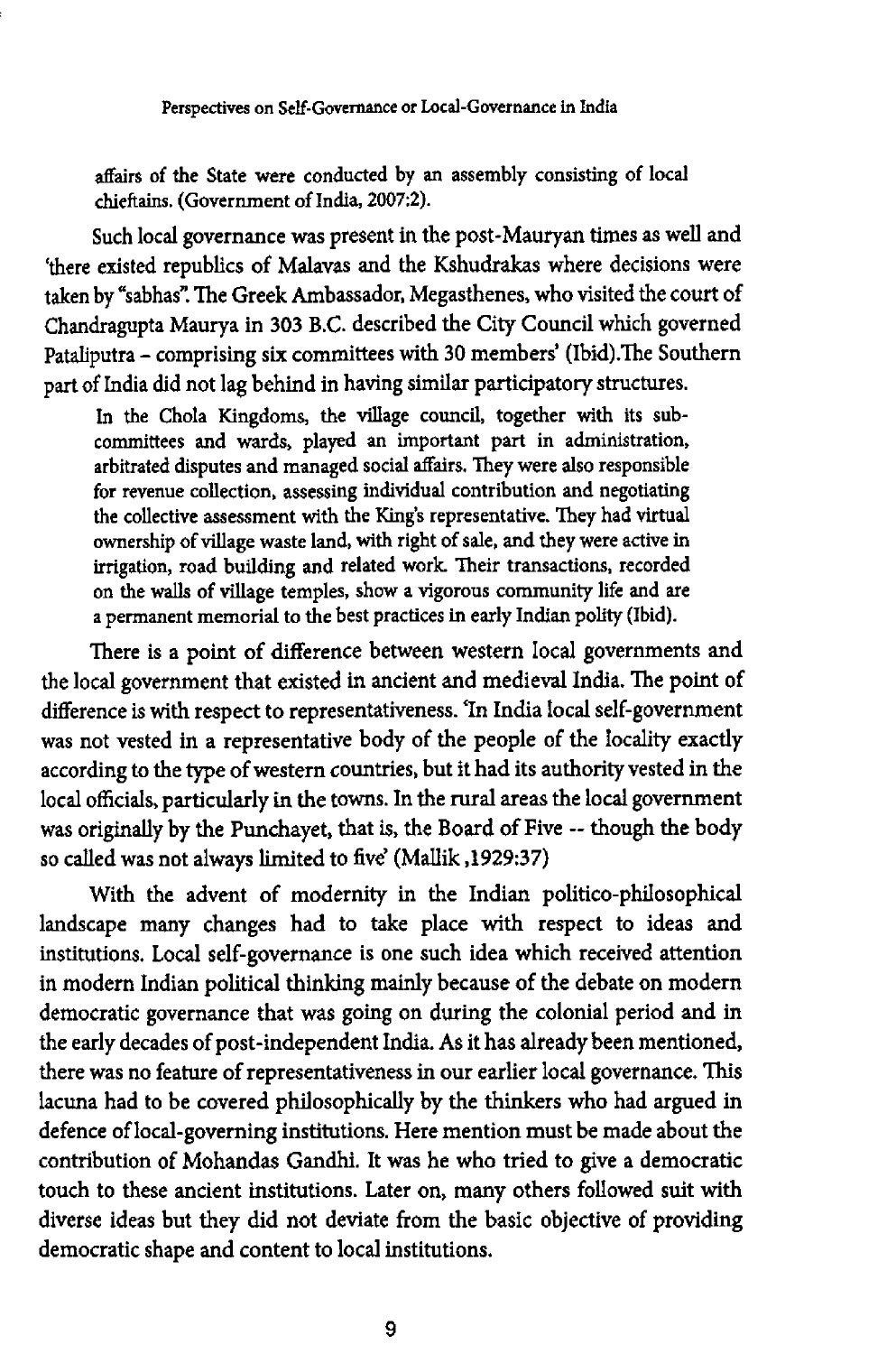# Village and Local Governance as Narrated in Modern Indian Political Philosophy:

It was a big issue before the architects of the Constitution 'whether to make panchayats constitutional bodies or not' (Mathew, 2013). It is a known fact that though Gandhi strongly advocated the panchayat system, his aspirations were not reflected in the Constitution and had to wait till the time the new amendments on local self governments were brought in. It was Mohan Das Gandhi who 'had made panchayats a part of his political programme since the Non-Cooperation movement of 1920-22, made it imperative that local selfgoverning bodies be set up'(Chandra, Mukherjee and Mukherjee,2008:75). His idea of the village is that it is a complete republic, independent of its neighbours for its own vital issues and every activity in which would be on the cooperative basis (Pantham, 2013:68). He envisaged an important role for villages in the democracy. 'For him the village was the locus of genuine freedom' (deSouza, 2013:84). Gandhiji suggested, 'village panchayats as the basic "units" of democracy, direct elections with universal suffrage being held only at the village level, with higher echelons of the system, at state and national level, being elected indirectly by the immediately lower Ievel'(Aiyar, 2014). Such a suggestion was not supported by Ambedkar because for him individual became the basic unit of democracy.

Ambedkar was not in favour of local self-governing institutions. He had a socially inclusive assessment of ancient Indian political institutions. He defended non-representation of the ancient polity of India in the Draft Constitution. He had to respond to this question because there was criticism against the Draft Constitution that no part of it represented ancient polity of India. (CA Debates, I948:VoL7,4th November)There was a concern on the part of the critics that the new Constitution should have been raised and built upon village Panchayats and District Panchayats. 'Ihere was also a more extreme view on the part of many that they did not want any central or provincial governments but wanted India to contain many village governments. Ambedkar said such love of Indian for the village community 'is largely due to the fulsome praise bestowed upon it by C.T.Metcalfe'(Ibid). He 'was an influential colonial administrator of the early nineteenth century, who had served as governor of Agra, lieutenantgovernor of the North-Western Provinces and acting Governor General of India'(Guha, 2012:316). Metcalfe had described the village community, 'as little republics having nearly everything that they want within themselves, and almost independent of any foreign relations' (CA Debates, 1948:VoI.7,4th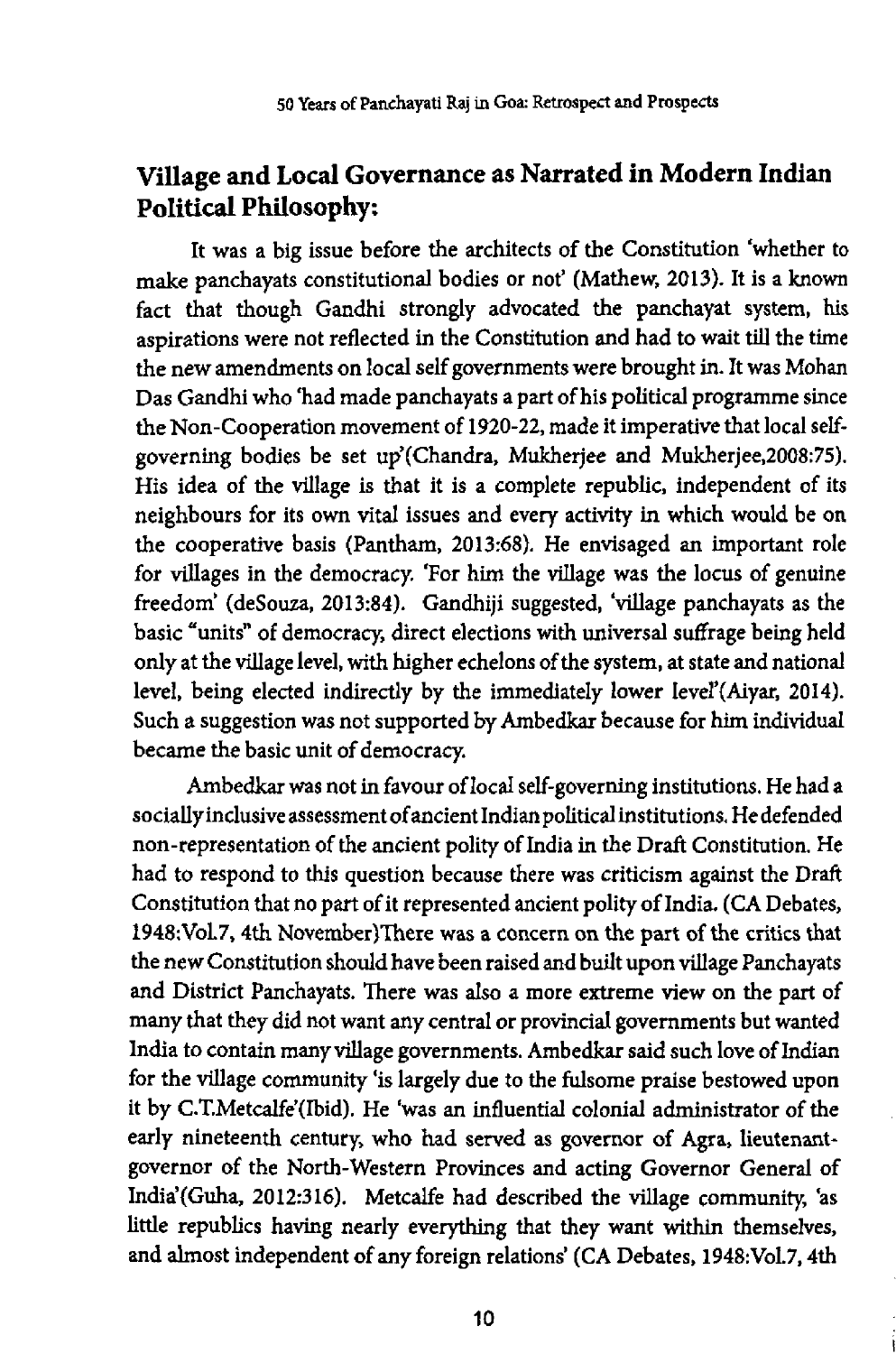November). Ambedkar was very doubtful about the potentiality of village as self-governing institutions. Regarding village he said, that

they have survived through all vicissitudes may be a fact. But mere survival has no value. The question is on what plane they have survived. Surely, on a low, on selfish level. I hold that these village republics have been the ruination of India. I am therefore surprised that those who condemn provincialism and communalism should come forward as champions of the village. What is the village but a stink of localism, a den of ignorance, narrow-mindedness and communalism? I am glad that the Draft Constitution has discarded the village and adopted the individual as its unit (Ibid).

Gandhi desired people's participation in local governance. For Gandhi real swaraj or self-rule 'could be achieved only by restoring the civilisational strength of India through revival of its village communities' (Jodhka, 2002:3346). But, when he spoke about the idea of governance he did not think of the possibility of realisation of genuine participation of the people belonging to all sections of the society Gandhi did not give much serious attention to the prevailing inequality between different sections in terms of economic and social position. It can be said that Gandhi's idea of governance and people's participation was more of political colour than social urgency or necessity. It is because of such absence of thought on genuine participation the very idea of Gandhi's swaraj can be doubted and criticized.

Gandhi had said that Delhi is not India, villages are India and in villages live the soul of India (Mathew and Nayak, 1996:1771). If one looks at today's condition of rural India such idea looks weird. Even today we find vast numbers of poor people live in villages, villages have been continuously witnessing caste violence against people belonging to Dalit-bahujans, and women have been victims of multiple violence in rural India. In some states like Haryana and Uttar Pradesh non-governmental community associations (Khap Panchayats) have number of times worked against change in gender empowerment.

Regarding Ambedkar's opposition to the village community as the basic unit of democracy there is an observation that by, 'casting off elected community institutions, Ambedkar did not answer the question of how to make our democracy participatory on a continuous basis, instead of the individual having little role in governance beyond the right to vote once every five years' (Aiyar, 2014). If the present state of affairs at the village level is taken into consideration, Ambekar's reservation about village panchayats seems right and a well -predicted observation. Participatory democracy means participation of the all citizens in governing institutions. Even if there is scope for participation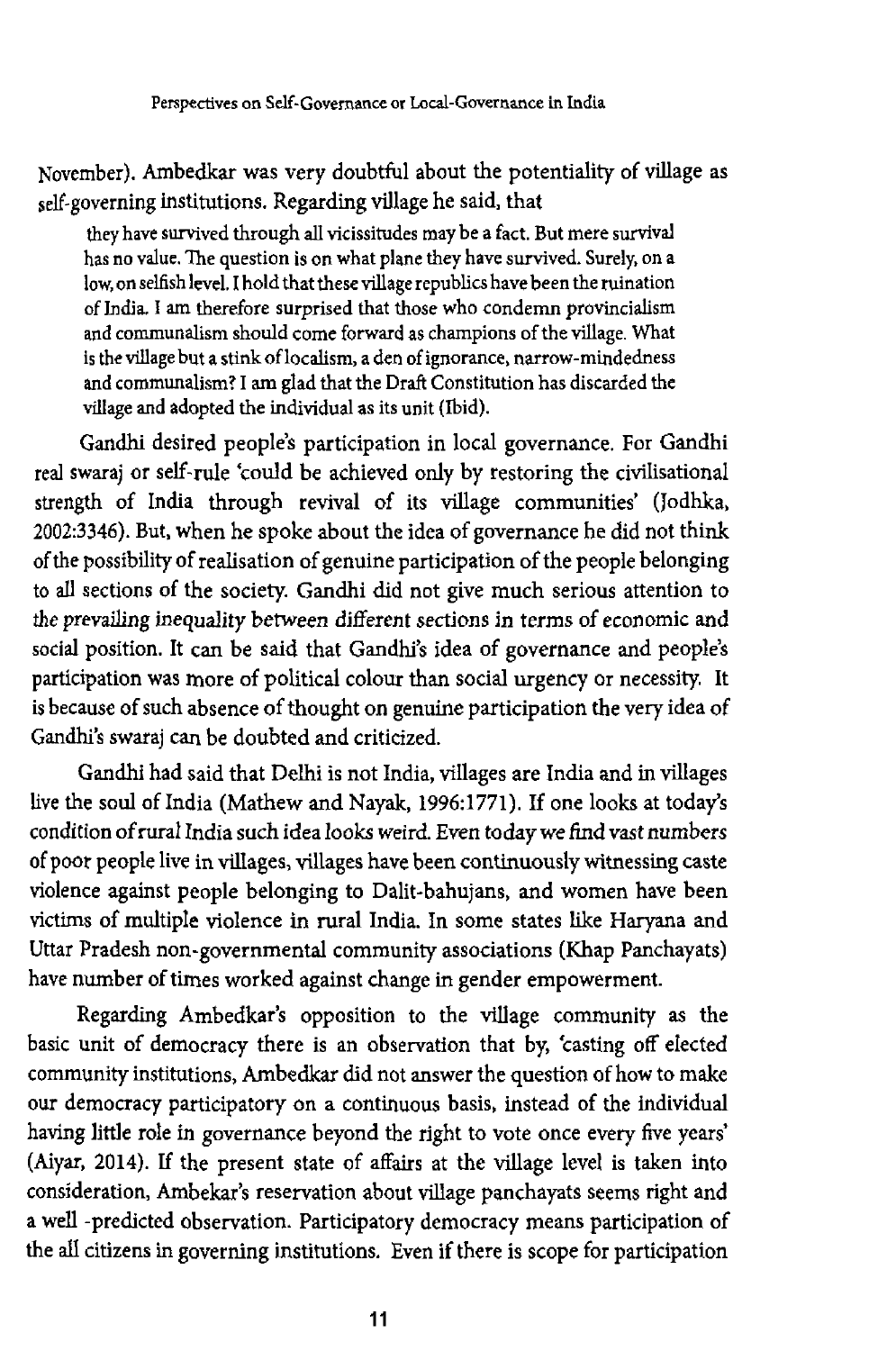on continuous basis in present Panchayat set up, there is no guarantee that it will be of inclusive of all sections of the society. Since there is the presence of social hierarchies in Indian society there cannot be continuous inclusive democracy. Though there is political reservation for socially marginalized communities at village governing institutions it has not been properly practised in the sense that the elected representatives from marginalized communities have to work under constant hegemony and domination of forward communities. The presence and voice of marginalized at gramsabhas is generally not encouraged even today Ambedkar had suggested social democracy to go hand in hand with the political democracy. Since there is no realization of social democracy in India, the question of expectation of continuous participatory democracy becomes hollow.

As Ambedkar and Gandhi had different observations on the question of panchayats, Nehru too had his independent observations. Nehru as a modernist was averse to giving ruling power to village communities. His understanding of village was guided by his exposure to western ideas such as liberty, democracy, development etc. He was more towards political and economic development in the modernist sense. 'He emphasized upon economic planning or planned development of the country, modernization, new technology and atomic energy with a view to realising democratic values and socialistic objectives for India (Gehlot, 1990:260). Nehru's understanding of village life was not with any social inclusive sense because he only looked at economic and political backwardness of village communities. He did not see the social backwardness of village people with respect to their interrelationship and social harmony. He did not look at how the village life was based on social hierarchies and the related discriminations and inequalities associated with them.

After independence Nehru and his colleague Patel 'spent much of their time taking charge of, adapting, and sustaining the institutions of the Central government' (Manor, 2012:63). Nehru was more delighted by development led by centralized state machinery. It is argued that this did not make him hostile to democratic decentralization (Ibid). An example of as early as 1949 is given as proof for this observation. The example is 'the Etawah project-- an initiative in selected villages in Uttar Pradesh- which, among other things, sought to promote the idea of self-government through panchayats'(Ibid). It is pointed out that Nehru wanted attention to be given to this project (Ibid). But, mere giving attention to some developmental projects which had certain objectives to bring self-governance cannot be the reason to locate Nehru as a leader who was philosophically in favour of local self-governance.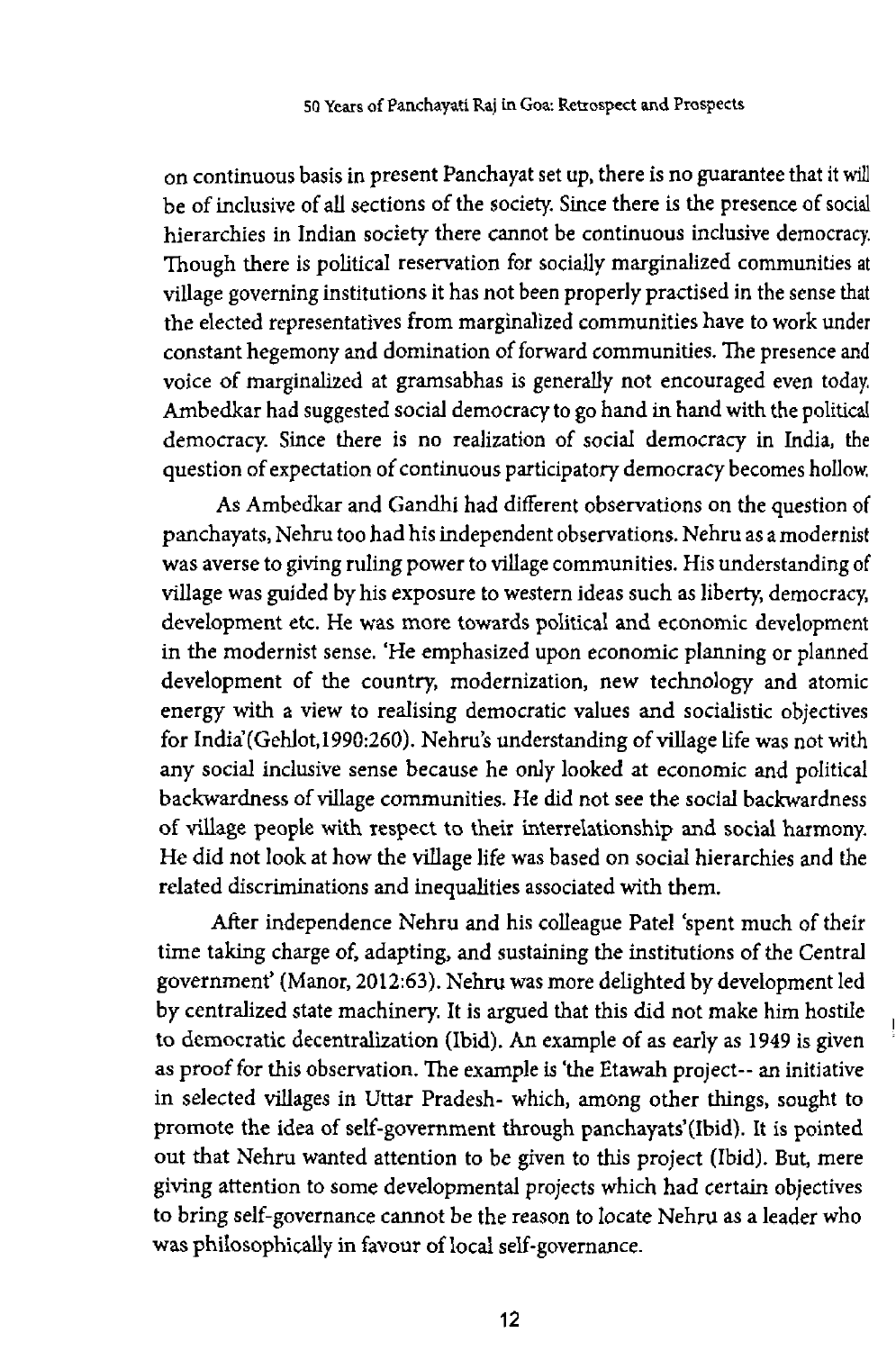#### Perspectives on Self-Governance or Local-Governance in India

The other fact which is given to argue that Nehru was not against decentralization is the setting up of the Balwantrai Mehta Committee in 1956 to make recommendations on community development programmes. 'The Mehta Committee diagnosed the lack of democratic local bodies with real powers as the major cause of the failure of the Community Development programme' (Chandra, Mukherjee and Mukherjee, 2008:76). The remedy suggested by the Committee 'was the setting up of Panchayat Raj (PR) by instituting three levels of representative bodies' (Ibid). Nehru embraced this concept of Panchayat Raj (Aiyar, 2014) and 'state governments in all parts of the country introduced Panchayat Raj legislation'(Chandra, Mukherjee and Mukherjee}2008:76). No significant change happened with the introduction of Panchayat Raj in the country. Nehru witnessed the beginning of local governance but did not come up with any innovation to make local governance more successful. In his tenure as a prime minister he could have taken tangible action to give life to self-governing bodies as it has happened due to 73<sup>rd</sup> amendment. There might be several other reasons for Nehru not paying much attention to local selfgovernance but it *becomes* difficult to accept him as a leader who was in favour of local governance just because of certain facts in his favour.

Strong support for local self-governance came from indigenous socialist thinkers like Jayaprakash Narayan and Rammanohar Lohia. There was hope among many that Independent India with its new Constitution would run as a successful polity, as it had been the aspiration of the national movement for freedom. Contrary to such hope things turned differently in the sense that people could not realise true freedom, true governance for the people. Jayapraksh Narayan was one among many leaders who 'got disillusioned with the working of the democratic polity in the country' (Chakrabarty and Pandey, 2009:109). This dissatisfaction regarding working of democracy might be the reason for Jayaprakash to travel to different European countries to understand the functioning of government in these countries (Ibid). One fundamental flaw he found out in all these countries including India was over-centralization of power at higher levels of governance (Ibid). As an effort to revitalize the existing polity he suggested revival of panchayat raj system.

Jayaprakash Narayan desired that the foundation of Indian Polity 'must be self-governing, self-sufficient, agro-industrial, urbo-rural, local communities. The highest political institution *of the community* should be the General Assembly-the *Gram Sahha-* of which all the adults should be considered members' (Guha, 2012:408), He did not favour the principle of election for the executive positions in institution of the community.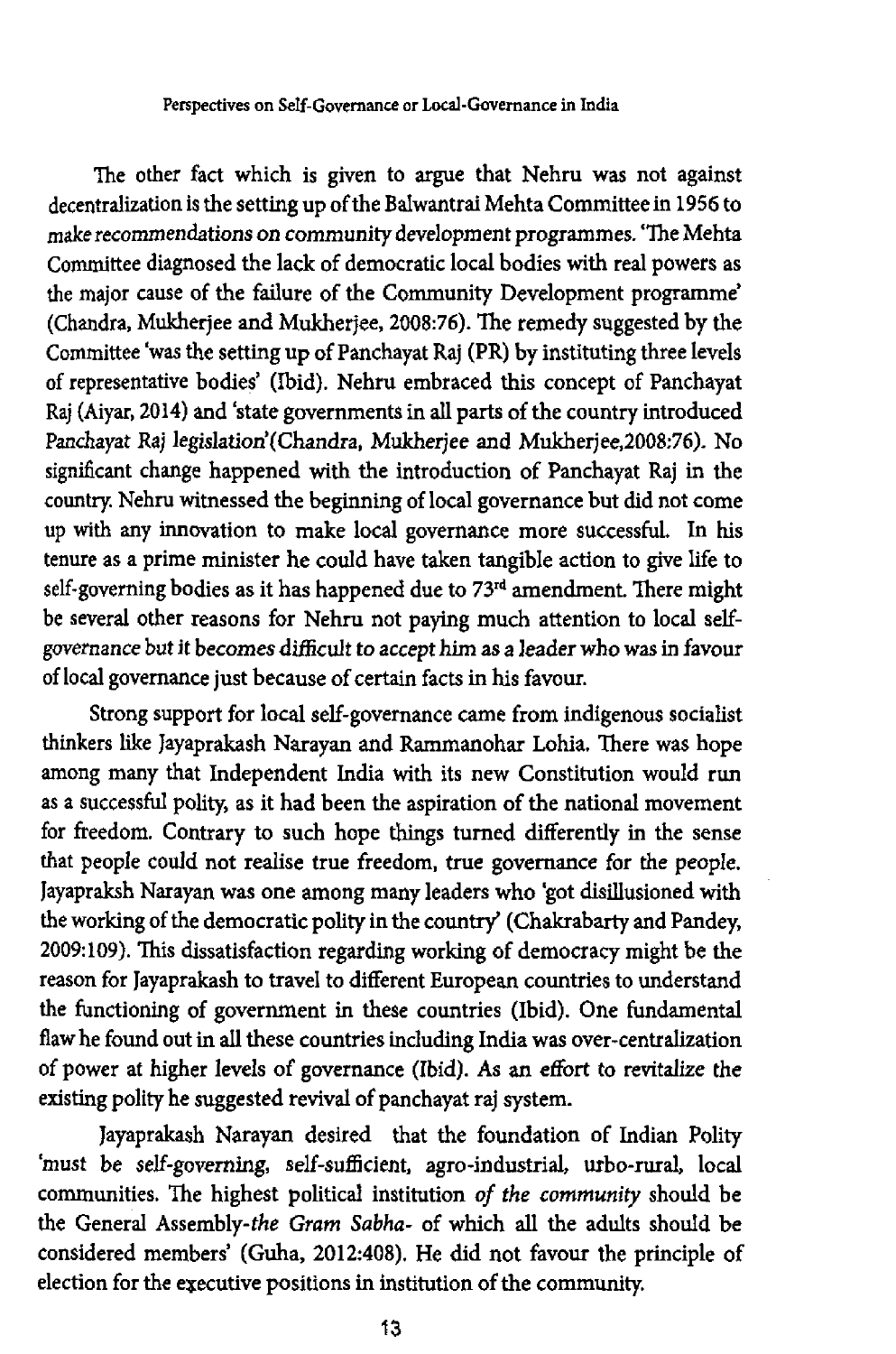The selection of the Executive - the Panchayat- should be by general consensus of opinion in the Sabha. There should be no 'candidates', *i.e.,* no one should 'stand' for any post. There should be clear-cut qualifications, as in ancient times, laid down for all selective posts. *No individual should hold the same post for more than a defined period of time,* The panchayat should function through sub-committees, charged with different responsibilities. There should be no official or member appointed or nominated by the State government in the panchayat or its sub-committees' (Ibid).

Ram Manohar Lohia is another prominent socialist who supported local governing institutions. Lohia suggested a four-pillar model of government in which village, district, state and centre functioned as the levels. The decentralized polity suggested by Jayaprakash Narayan was of five levels consisting of village, block, district, provincial and central levels. (Chakrabarty and Pandey, 2009:111). It is observed that Jayapraksh's model of decentralized polity 'gives a more decentralized base to the 'four-pillar model of government' as suggested by Ram Manohar Lohia' because Jayaprakash 'tried to broaden the base of local level of government by including a middle level also in between the village and district levels so that the operational imperatives of the local government maybe strengthened' (Ibid).

Lohia's argument was that the then 'political and administrative institutions were not in tune with the traditional life of India. And those institutions were based on foreign elements which were detrimental to the growth of a strong and healthy India' (Kumar, 2011:252-253). He was in favour of 'the division of sovereignty at many Levels of administration' (Ibid: 253) and did not like 'the concepts of omnipotent and omnicompetent state. The state must possess limited powers. The hands of common people must be strengthened. He firmly held the view that only decentralization of powers guaranteed individual freedom and strengthened the base of democracy' (Ibid). Lohia did not trust 'the model of modernization and economic development that the Congress stood for under Nehru' (Tolpady, 2006:411).

In response to the Nehruvian project of modernisation and development, Lohia conceived a comprehensive notion of economic and political decentralisation based on a radical and creative rereading of Gandhi. To him the Gandhian concept of decentralisation was a holistic vision implying decentralisation at every level. Lohia believed that political decentralisation could not be achieved without economic decentralisation. Huge machines in the economic sphere were to him the counterpart of a big and centralised state in the political sphere (Tolpadi, 2010:75).

Criticizing the attempts of industrialising 'India in the western manner, he propounded the theory of the small-unit machine' (Jadhav, 2010:26).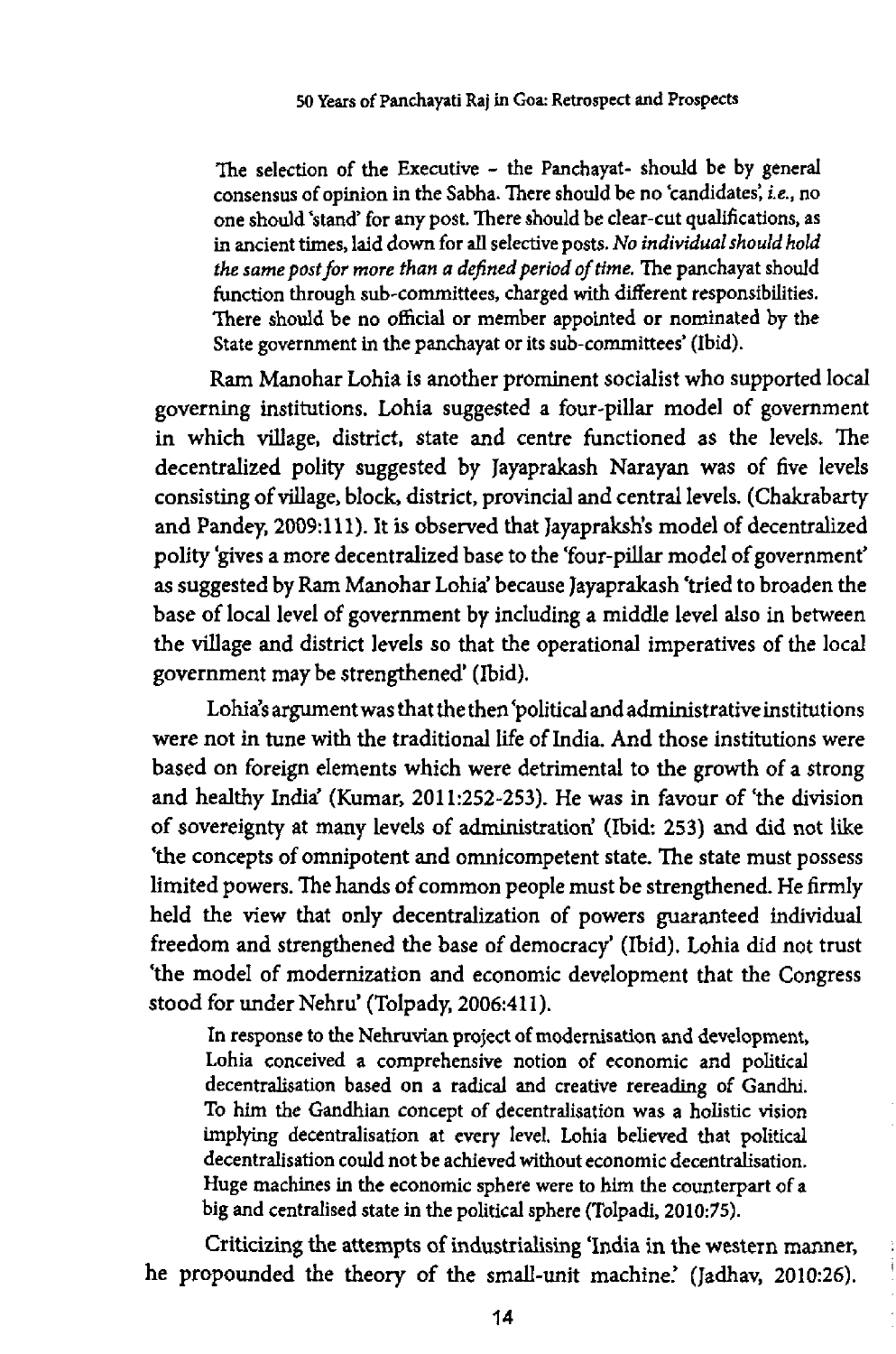He came up with the theory of small-unit machine 'to represent economic decentralisation and the "four pillar state" to signify political decentralisation' (Tolpadi, 2010:75)

## Shift and Continuation in the Narration of Self-governance:

In recent years the aspiration for self-governance has received new vigour because of the intervention by state governments in the name of development. Governments at state level would generally come up with varieties of developmental projects and many a time they would not help the concerned villages. In such situations there will be tussle between governments and concerned villagers who oppose unwanted developmental projects in their villages. Panchayats as local governing institutions can also be manipulated by the dominant political communities as far as issuing no objection to developmental projects in their respective villages. Gramasabhas, which are pivotal in deciding the matters concerning issues of Panchayats' governing mandate may become forums of political manipulation. In such situation people whose voice has not been heard in these forums may go for other option like strikes and other forms of protest.

When people sensed the manipulation on the part of representative institutions including local self-governing institutions, they had to opt for alternativemethodsofputting-up things in order on thequestionofdevelopment. Since the last more than three decades people's movements have been actively participating in the debate on governance. They have been instrumental in raising varieties of questions on governance. 'People's movements resisted increasing commodification and monopolisation of natural resources like land, water and forest, their unsustainable use and unequal distribution, exploitative power relations, the centralisation of decision-making and disempowerment of communities caused by the developmental process. They asserted people's rights over natural rights and decision-making process' (Sangvai, 2007:111). People's movements such as the Majdoor Kisan Shakti Sanghathan (MKSS) in Rajasthan, Parivartan in Delhi, the Narmada Bachao Andolan(NBA), Samaj Parivarthan Samudhay (SPS) in Karnataka and many others have contributed to the discourse on local governance indirectly through their activities. The MKSS played a significant role in empowerment of the poor people in the state of Rajasthan (Ganguly &Mukherjee,2011:173). Parivartan, effectively employed the strategy of using Right to Information (RTI) 'to find substantial leakage in the public-distribution system governing the delivery of subsidized food for the poor in Delhi' (Ibid). The SPS is known for its campaign against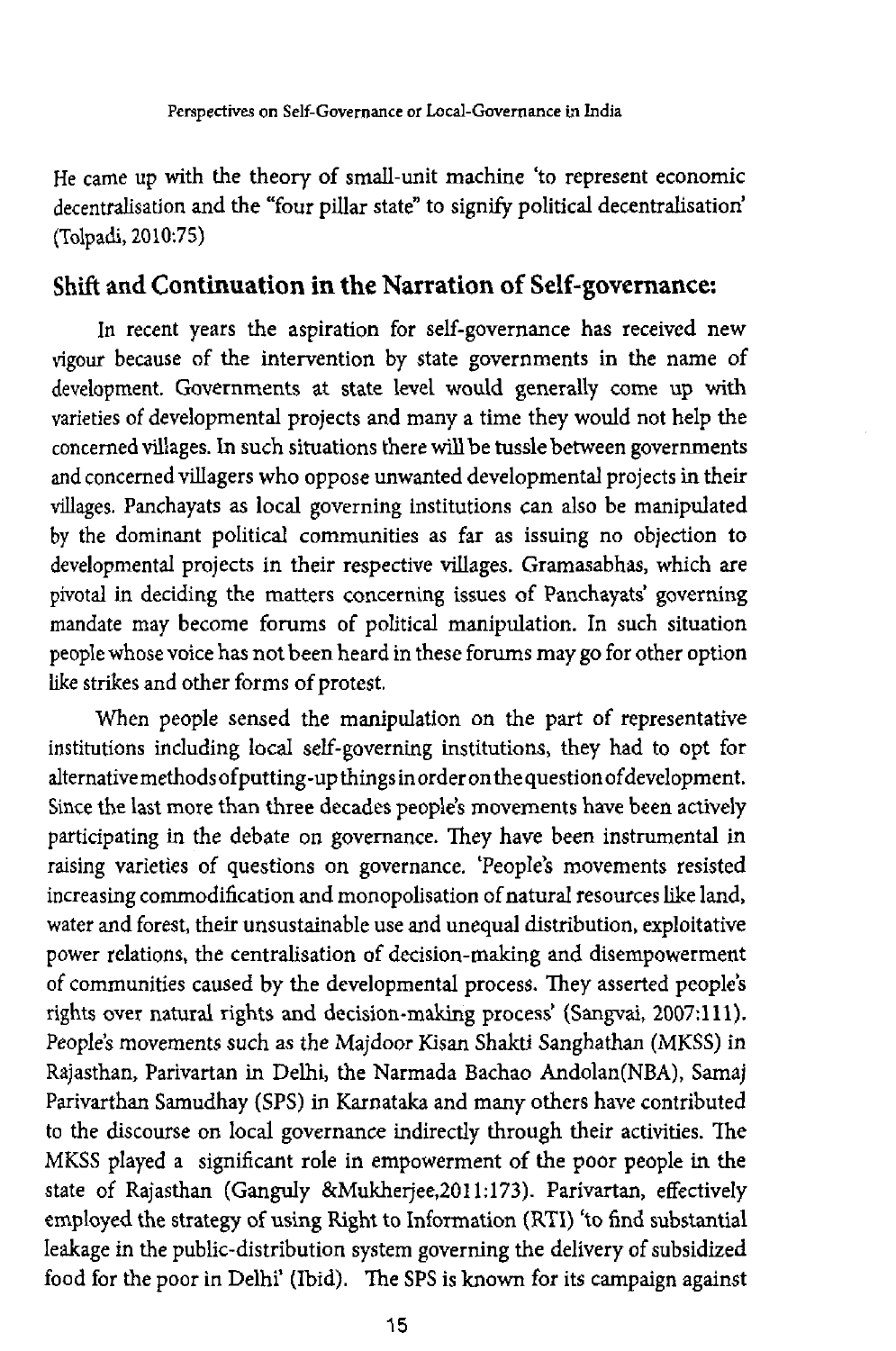government and corporate abuses and has been in the forefront for causes like participatory local governance.

An important feature of many social movements which came to the fore since last two decades on the question of governance is decentralisation and empowerment of people.

Almost all new movements have a common agenda of restricting state power and strengthening peoples power. The new movements want the people to redefine the content and process of development, where the pervasive power of the state does not suppress the initiatives and capacities of people through the panchayat raj village republics. According to this thought decentralisation is not to be the old oppressive village system (Sangvai.2007:115).

Now there is the thinking that 'representative democracy in the newly independent state has failed and on the contrary has become more oppressive, colonial and serves the interests of the market and acts as a collaborator of global market-capitalists' (Ibid: 116). The new social 'movements demand the rights of the people in the small units of governance' (Ibid). These movements 'address, on the one hand, the problem of making institutions of governance at all levels more accountable, transparent and participative and, on the other, create new political spaces outside the state structure, in which the people themselves are enabled to make decisions collectively on issues directly concerning their lives' (Sheth, 2004:56).

If the comparison is made between thinking of peoples' movements and modern Indian political thinkers, the vision and aspiration of peoples' movements can be considered as both continuation and change. It is continuation in the sense that they heavily borrow the ideas of Gandhi as far as their understanding of empowerment of local institutions is concerned. They follow the path of Lohia and Jayaprakash Narayan as far as participatory and deliberative democracy is concerned. It was Lohia and Jayaprakash Narayan who had questioned the overarching role of the state in the matters of governance. The great value of Narayan as philosopher lies in his 'criticism of existing society: the acquisitive instinct must be curbed; greater decentralization of economic and political power must be achieved; economic inequalities must be reduced; and the exaltation of the state over the individual must be avoided' (Appadorai, 1968:357). Lohia suggested appropriate action to get his vision implemented. 'Constructive action, supplemented by peaceful resistance to injustice, is the "appropriate form of action" suggested by him. Electioneering activity - the ballot box - is necessary but by itself inadequate to secure the socialist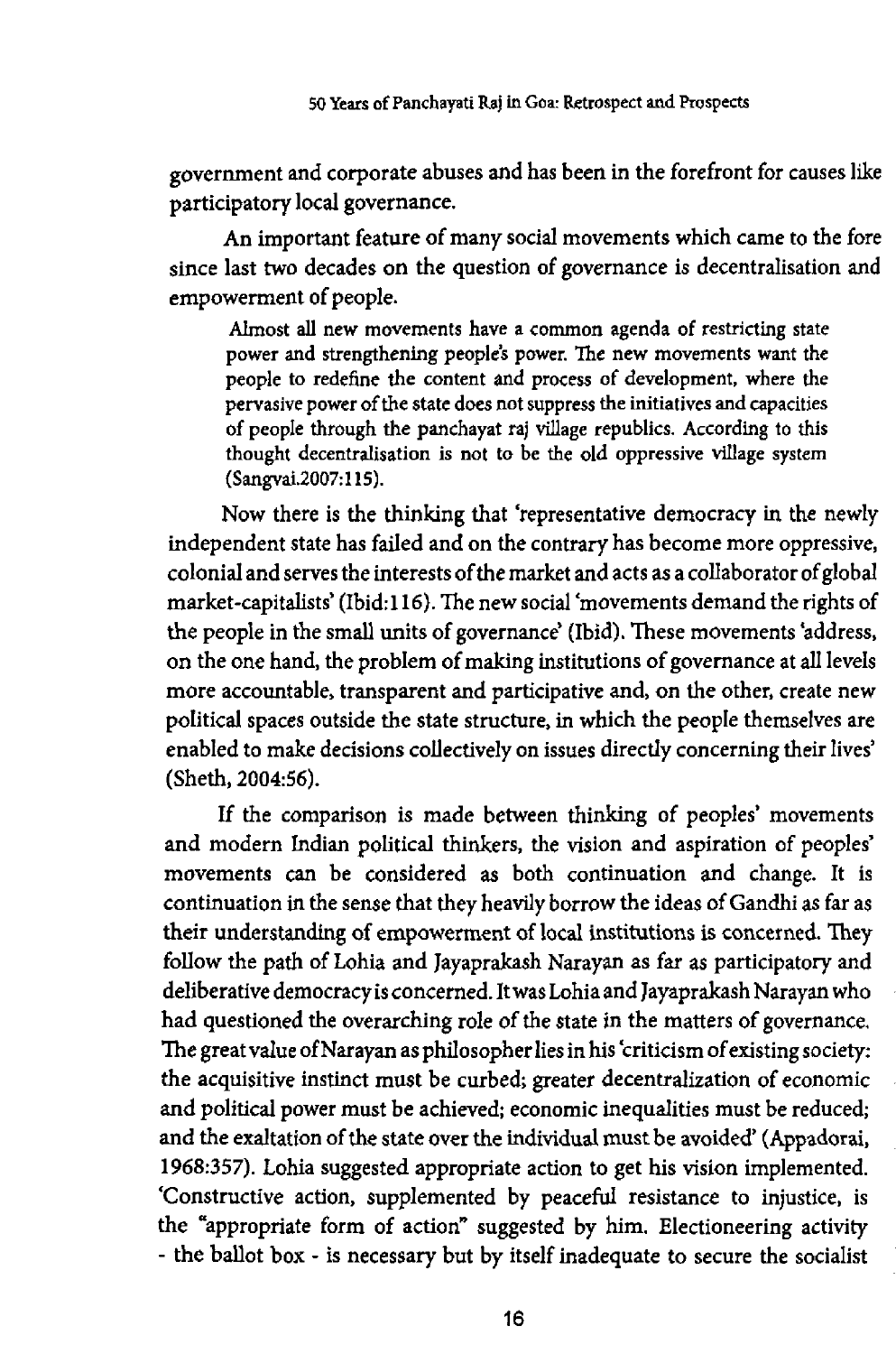objectives' (Ibid: 359). The new peoples' movements are fighting against state's control over individual or local initiative in the last more than two decades. They are questioning the state's facilitator role for multinational corporations in their activity of suppressing local initiatives and decisions. For many of the movements and activists, elections are not the only solution to overcome the problems of governance including local governance. To a considerable extent elections have lost their importance for these movements and they have started believing in continuous engagement with the representative institutions. For this they have adopted peaceful resistance as a method of dissent and critique of hegemony, domination, and all-pervading role of the state and its agencies. Thus, new peoples' movements have been following the ideas and strategies of thinkers like Jayaprakash and Lohia.

As far as social issues like caste oppression and gender violence at village level are concerned these movements are more Ambedkarite than Gandhian in the sense that they are demanding peoples' participation at local governance but the inclusive participation which empowers every section of the society. This is a change in their understanding of local governance and it can be considered as their contribution to the discourse of local governance. It is their unique contribution because they are not following the understanding of Ambedkar that villages are a den of ignorance, narrow-mindedness and communalism. Their efforts show that they believe in the possibility of villages becoming an arena of social and political changes. At the same time they are not of the Gandhian understanding of villages that villages are locus of genuine freedom. They are trying for village to become an arena of genuine freedom through social and political democratic activities. In one sense it is their tribute to Ambedkar because it is he who aspired for social and political democracy to go hand in hand. Their thinking and activity is a combination of Gandhian and Ambedkarite philosophy which they are trying to realise at village level. It is a combination of their ideas but not acceptance of their philosophy in toto.

#### Conclusion:

After independence the idea of participatory democracy did not receive genuine attention by the government of India. It got certain recognition through the 73<sup>rd</sup> and 74<sup>th</sup> amendments to the constitution. The 73<sup>rd</sup> Constitutional Amendment has brought changes as far as representation of women, scheduled castes, and tribes are concerned. Seats have been reserved for women, scheduled castes and tribes. This step is revolutionary in the sense that it would alter the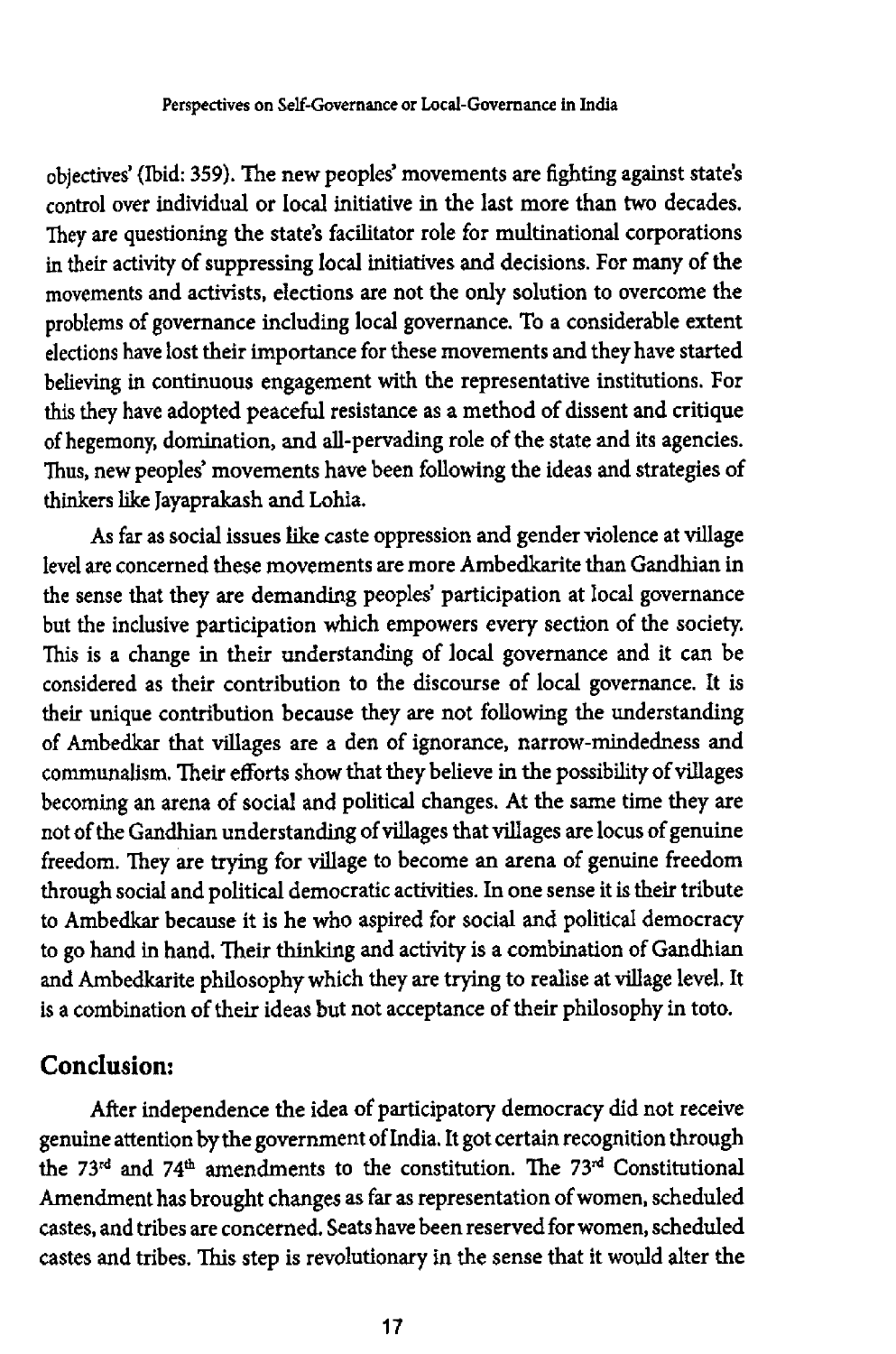power relations at village level and it is innovative because it is a move forward and 'not a return to the institutions of the pre-colonial village' (Beteille, 2002). These amendments have no doubt enhanced the quality of participatory democracy to certain extent but are not radical as far as genuine participatory democracy at local level is concerned. It is the lacuna in these amendments that has made many concerned organization and grassroots activists to highlight the issue of participatory democracy. The idea of participatory democracy has received major attention from these organizations and activists. This idea has 'not only been kept alive but developed conceptually and in practice by a section of grass roots activists' (Sheth, 2004:52).

Contemporary thinking on Indian political institutions has varied observations and suggestions for better governance. There are arguments in favour of democratising the representative institutions in the form of ensuring a greater role for people than the elected representatives. Bikhu Parekh observed that India's Constitution 'enshrines the principle of parliamentary sovereignty and trusts the representatives more than those who elected them. We should substantially revise this doctrine and find ways of giving the people a greater political role and limiting the power of their representatives. The Panchayat Raj is a step in the right direction, but we need to give the panchayats greater powers and autonomy' (Parekh, 2006:449).

# References:

- 1. Aiyar, Manishankar. (2014), 'Modern Nationhood: A Vision for India', *Frontline,* Decemberl2, www. frontline .in/cover- story/a-vision-for- india/ article6629812,ece, accessed on 26\* December 2014.
- 2. Appadorai, A.(1968), 1 Recent Socialist Thought in India' *The Review of Politics,* Vol. 30, No. 3, pp. 349-362, [http://www.jstor.org/stable/1406397,](http://www.jstor.org/stable/1406397) accessed on 23<sup>rd</sup> December 2013.
- 3. Beteille,Andre.(2002), 'Village republics' *The Hindu*, Tuesday Sep,03,http:// [www.thehindu.eom/2002/09/03/stories/2002090300901000.htm,](http://www.thehindu.eom/2002/09/03/stories/2002090300901000.htm) accessed on 28\* December, 2014.
- 4. Chakrabarty.Bidyut and Pandey, Rajendra Kumar. (2009), *Modern Indian Political Thought: Text and Context,* New Delhi: Sage Publication.
- 5. CA Debates. (1948), Thursday, the 4\* November, Vol.7, parliamentofindia.nic.in/ls/debates/vol7plb.htm, accessed on 23rd December, 2014.
- 6. Chandra, Bipin, Mukherjee, Mridula and Mukherjee, Aditya.(2008), *India Since Independence,* New Delhi.Penguin Books.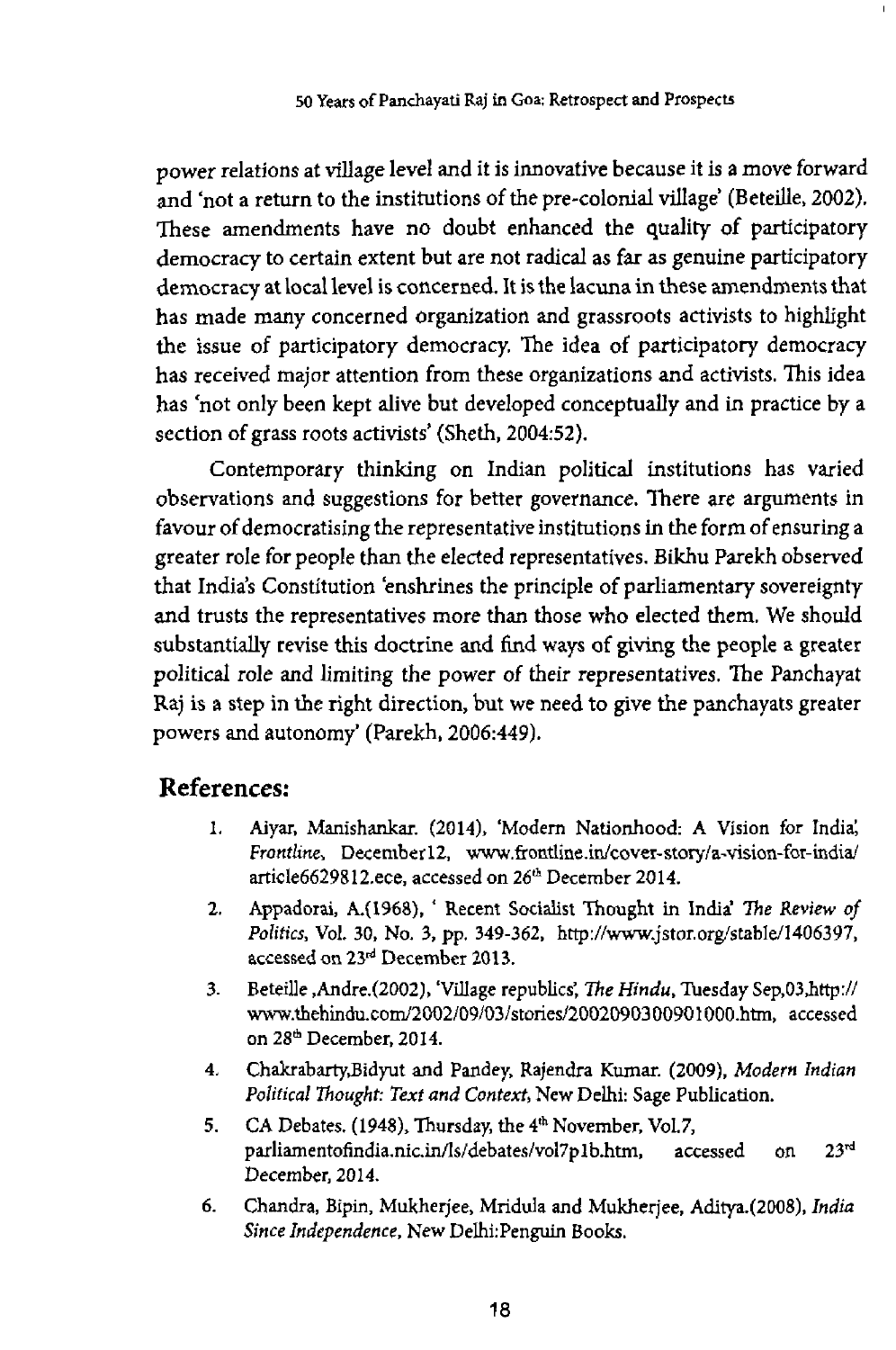- 7. deSouza, Peter Ronald. (2013), 'Institutional Visions and Sociological Imaginations: The Debate on Panchayat raj', in Rajeev Bhargava(ed), *Politics and Ethics of the Indian Constitution,* New Delhi: Oxford University Press, pp.79-91.
- 8. Ganguly,Sumit and Mukherjee, Rahul(2011), *India Since 1980,* New Delhi: Cambridge University Press.
- 9. Gehlot, N.S.(1990), 'Reflection on the Political Ideas of Jawaharlal Nehru: A Critique', *The Indian Journal of Political Science,* Vol. 51, No. 2, pp. 260-275, <http://www.jstor.org/stable/4l855490>, accessed on 31" December 2013.
- 10. Government of India. (2007), *Local Governance*: *An Inspiring Journey into the future, Sixth Report of Second Administrative Reforms Commission,* New Delhi: Ministry of Personnel, Public Grievances & Pensions, Department of Administrative Reforms and Public Grievances,<http://arc.gov.in/6-l> .pdf, accessed on 9th February 2015.
- 11. Guha, Ramchandra. (2012), *Makers of Modern India,* New Delhi: Penguin Books.
- 12. Jadhav,Keshav Rao. (2010), 'Lohia's Contribution to Socialist Politics in India^ *Economic and Political Weekly,* October 2 *Vol.XLV,* No.40, pp.25-27,
- 13. Jodhka, Surinder S.(2002), ' Nation and Village: Images of Rural India in Gandhi, Nehru and Ambedkar', *Economic and Political Weekly,* Vol. 37, No. 32, pp. 3343-3353,

[http://www.jstor.org/stable/4412466,](http://www.jstor.org/stable/4412466) accessed on *23rd* December 2014.

- 14. Kumar, Sanjay. (2011), 'Lohia: Democracy', in M.P.Singh and Himanshu Roy (eds), *Indian Political Thought: Themes and Thinkers,* New Delhi: Pearson, pp.240-260.
- 15. Mallik, S.N.(1929), ' Local Self-Government in India^ *Annals of the American Academy of Political and Social Science,* Vol. 145, Part 2: India, pp. 36-44,

<http://www.jstor.org/stable/1016884>, accessed on 29<sup>th</sup> January 2015.

- 16. Manor, James. (2012), 'Local Governance', in Niraja Jayal Gopal and Pratap Bhanu Mehta (eds), *The Oxford Companion to Politics in India,* New Delhi: Oxford University Press, pp.61-79.
- 17. Mathew, George and Nayak, Ramesh C.(1996), 'Panchayats at Work: What It Means for the Oppressed? ', *Economic and Political Weekly,* Vol. 31, No. 27, JuL 6, pp. 1765-1771,

[http://www.jstor.org/stable/4404361,](http://www.jstor.org/stable/4404361) accessed on 23rd December 2014.

- 18. Mathew,George.(2013), 'Panchayati raj or collector raj?', *Times of India,* April 15, [http://timesofindia.indiatimes.com/edit-page/Panchayati-raj-or](http://timesofindia.indiatimes.com/edit-page/Panchayati-raj-or-collector-raj/articleshow/19545157.cms)[collector-raj/articleshow/19545157.cms,](http://timesofindia.indiatimes.com/edit-page/Panchayati-raj-or-collector-raj/articleshow/19545157.cms) accessed on 31\* January 2015.
- 19. Narain, Iqbal. (1961), 'The Unlocking of Thought Processes: A Study of the Nature of the Western Impact on Modern Indian Political Thought', *The*